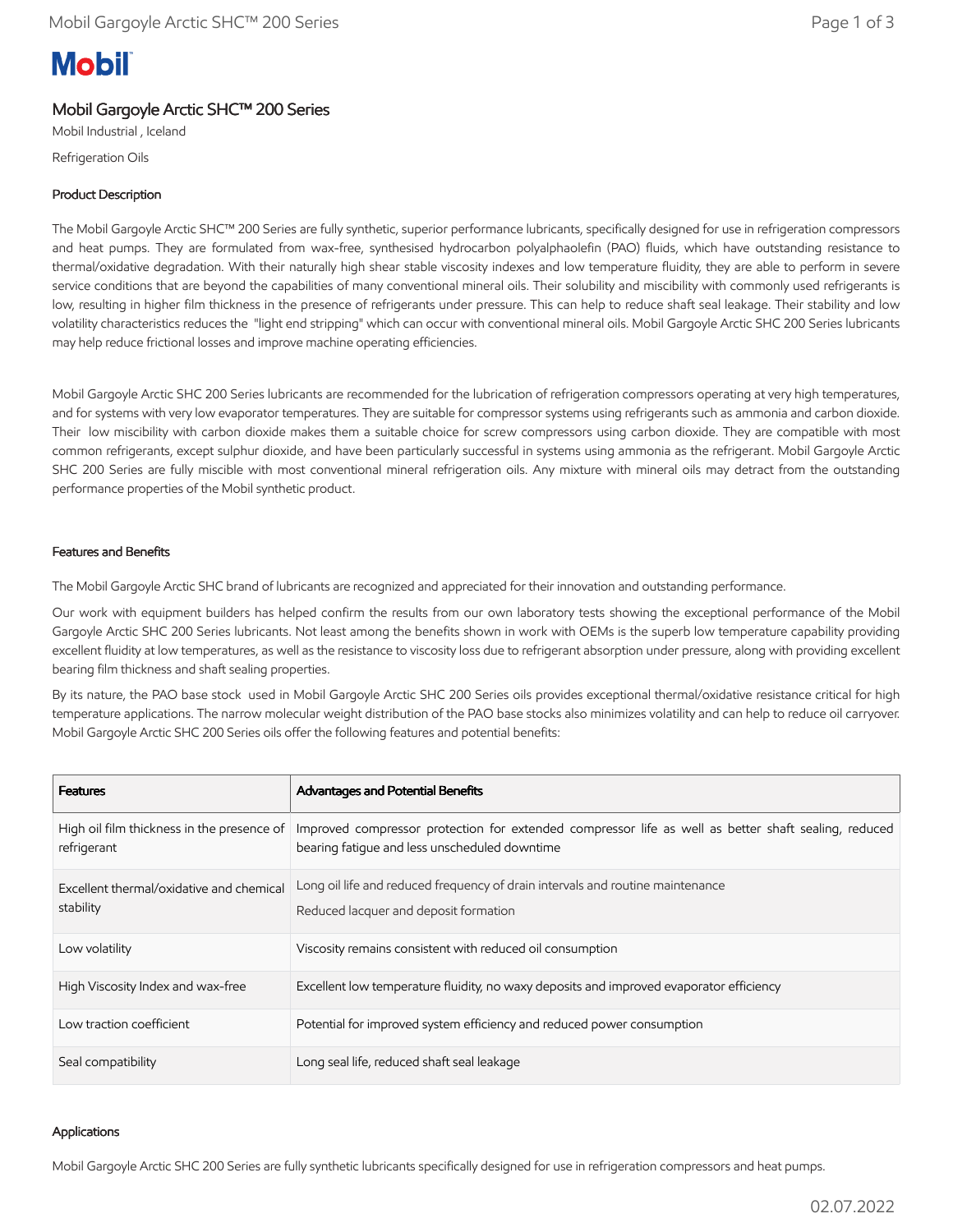Application Considerations: While Mobil Gargoyle Arctic SHC 200 Series are compatible with mineral oil products, a mixture will detract from their performance. Systems should be thoroughly flushed and cleaned when replacing a mineral product with a Mobil Gargoyle Arctic SHC 200 Series product. In the case of R22 refrigerants, guidance from the supplier of the refrigeration unit must always be sought to ensure compressor operation is suitable for efficient separation of the oil and refrigerant.

Typical applications are indicated below:

- Commercial, industrial, heat pump applications and marine refrigeration systems
- Commercial, industrial and residential heat pump applications
- Recommended for both reciprocating and rotary compressor designs
- Recommended for use with the following refrigerants: Ammonia and Carbon Dioxide

#### Specifications and Approvals

| This product is registered to the requirements of: | 224       | 226E | 228 | 230 | 234       |
|----------------------------------------------------|-----------|------|-----|-----|-----------|
| NSF <sub>H1</sub>                                  | ⌒         | ∧    |     |     | $\lambda$ |
| NSF HT1                                            | $\lambda$ |      |     |     |           |

| This product meets or exceeds the requirements of: | 224 | 226E | 228 | 230 | 234 |
|----------------------------------------------------|-----|------|-----|-----|-----|
| FDA 21 CFR 178.3570                                |     |      |     |     | ⌒   |

#### Properties and Specifications

| Property                                              | 224          | 228            | 230            | 234          | 226E          |
|-------------------------------------------------------|--------------|----------------|----------------|--------------|---------------|
| Grade                                                 |              | <b>ISO 100</b> | <b>ISO 220</b> |              | <b>ISO 68</b> |
| Copper Strip Corrosion, 3 h, 100 C, Rating, ASTM D130 | 1A           | 1A             | 1A             | 1A           | 1A            |
| Flash Point, Cleveland Open Cup, °C, ASTM D92         | 230          | 255            | 260            | 280          | 266           |
| Foam, Sequence I, Stability, ml, ASTM D892            | $\mathbf{0}$ | $\mathbf{0}$   | $\overline{0}$ | $\mathbf{0}$ | $\mathbf{O}$  |
| Foam, Sequence I, Tendency, ml, ASTM D892             | 10           | 10             | 10             | 10           | 10            |
| Kinematic Viscosity @ 100 C, mm2/s, ASTM D445         | 5.6          | 13.7           | 25.0           | 40.0         | 10.1          |
| Kinematic Viscosity @ 40 C, mm2/s, ASTM D445          | 29.0         | 97.0           | 220            | 399          | 69.0          |
| Pour Point, °C, ASTM D97                              | $< -54$      | $-45$          | $-39$          | $-39$        | $-45$         |
| Specific Gravity, 15 C/15 C, ASTM D1298               | 0.82         | 0.84           | 0.85           | 0.85         | 0.83          |
| Viscosity Index, ASTM D2270                           | 132          | 147            | 149            | 150          | 136           |

#### Health and Safety

Health and Safety recommendations for this product can be found on the Material Safety Data Sheet (MSDS) @ [http://www.msds.exxonmobil.com/psims](http://www.msds.exxonmobil.com/psims/psims.aspx)